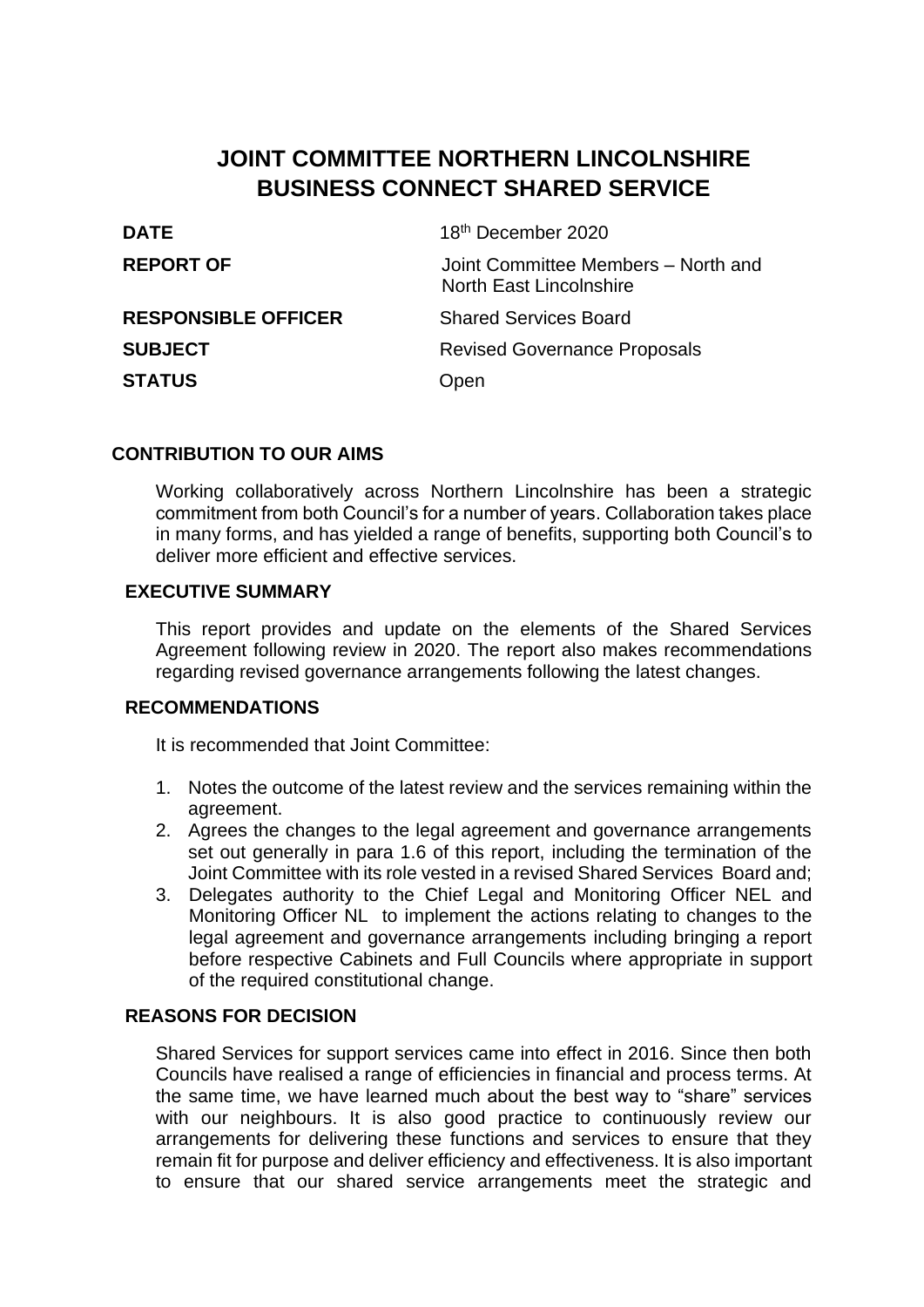operational needs of both partners.

#### **1. BACKGROUND AND ISSUES**

- 1.1 North and North East Lincolnshire have a good track record of working closely together in a variety of different arrangements, for example through collaboration, sharing expertise and knowledge, joint procurement, and more formal shared arrangements for certain services.
- 1.2 Since 2016 when both councils entered into a formal shared services arrangement covering several support services, we have benefitted in a variety of ways, not the least of which were significant financial efficiencies, and more efficient ICT systems and platforms.
- 1.3 Over that time we have learnt a great deal about which services, functions and systems work most effectively via the shared arrangements and we have made a number of improvements across both councils as a result of the arrangement.
- 1.4 We have also recognised that in some cases, sharing services may not currently be the most effective model and have agreed a range of changes to our current arrangement covering some elements of Finance, (including Treasury Management), and ICT.
- 1.5 Both councils remain committed to continuing to work together in the most effective way by identifying further opportunities for sharing, collaborating, and improving performance, across all areas.

Services remaining within the agreement are Local Taxation and Benefits, Audit, Risk & Insurance and Technical Accounting.

- 1.6 With a view to making arrangements more agile and capable of flex it is proposed that the extant governance around the shared service arrangement be revisited and replaced by something more fluid and capable of supporting change and adaptability. The 2016 Shared Service Agreement sets out a rigid and somewhat unwieldy governance framework. It is proposed that by mutual consent of both partners that this be reviewed, and the Shared Service Agreement varied to permit space for a more operational focused regime. This will see the termination of the Joint Committee with its oversight role being vested in a revised Shared Services Board, which will ensure any key and significant decisions are fed through each councils own decision making arrangements thereby preserving transparency and accountability.
- 2. RISK AND OPPORTUNITIES2.1 Both Councils must ensure that they are achieving best value from services by ensuring that delivery models are efficient effective and fit for purpose.
- 2.2 Both Councils must ensure that they continue to identify and maximise any opportunities for joint delivery, integration or collaboration with partners and other local authorities.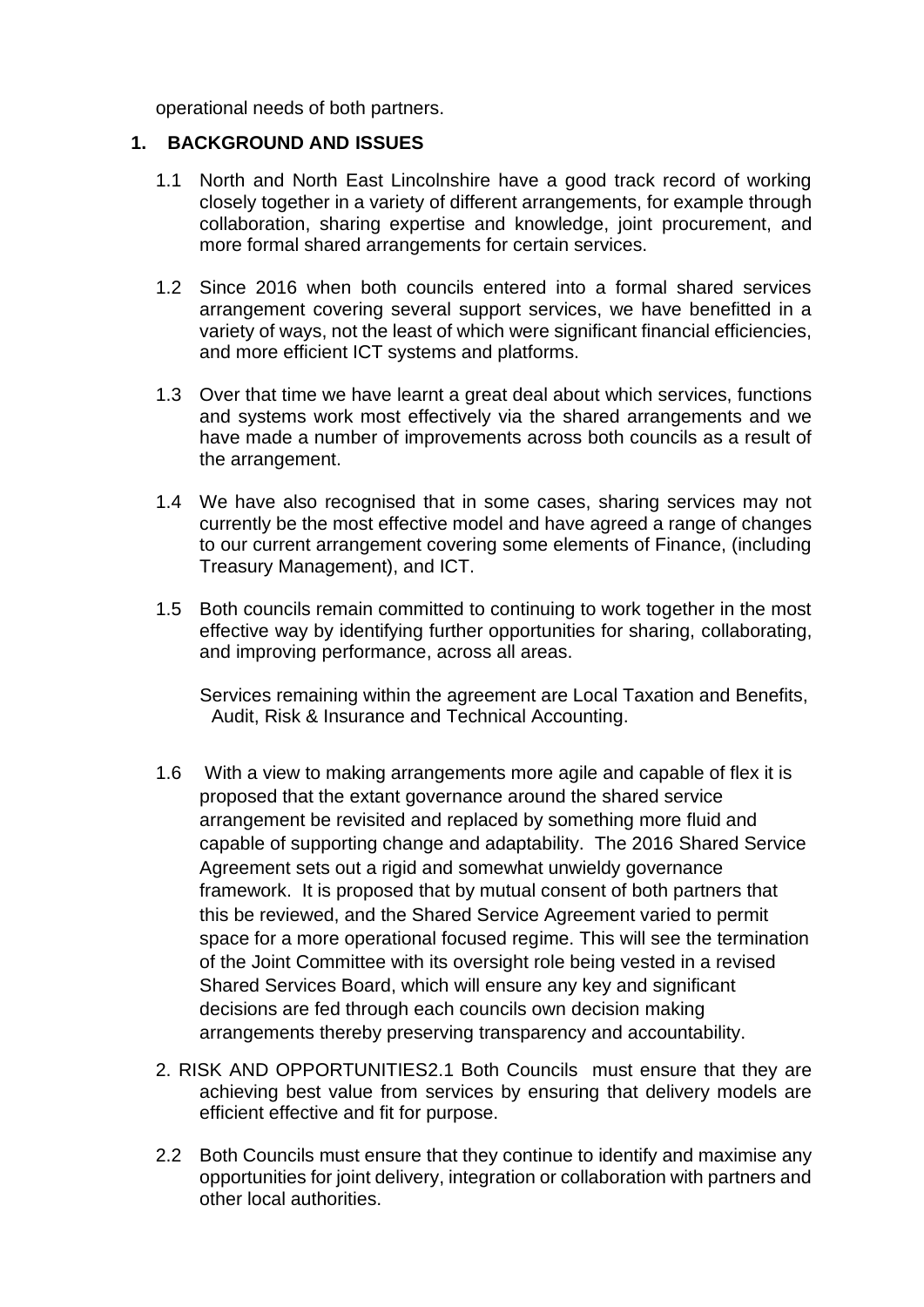2.3 There is a risk that not ensuring the most effective delivery models are in place will add additional cost or risk to the either Council's operating model.

# **2. OTHER OPTIONS CONSIDERED**

- 3.1 Do nothing this option is not considered effective and is unlikely to realise further opportunities to improve efficiency and performance, nor is it likely to support either council's strategic or operational objectives.
- 3.2 End the current arrangement this option is not considered appropriate at this time, should recommendations to end current arrangements across service areas be made, these will be considered as part of continuous review.

# **3. REPUTATION AND COMMUNICATIONS CONSIDERATIONS**

3.1 Both councils have a good track record of working together, it is therefore important to ensure that effective communication is in place at the appropriate time to ensure all stakeholders and staff

# **4. FINANCIAL CONSIDERATIONS**

4.1 The financial objective of the original shared service business case was to achieve combined savings for both councils of £12.6m over a 10 year period, a significant reduction on the combined budget envelope prior to the creation of the shared service. There is scope to deliver further efficiencies although these are largely dependent on system investment which will allow for further digitalisation of services. The most recent changes to the configuration of the shared services have ensured that both councils are achieving best value and have not led to any significant cost pressures and services are still expected to operate within defined budget envelopes. Where further opportunities for financial efficiencies are identified these will be assessed as part of the wider business case development.

### **5. CONSULTATION WITH SCRUTINY**

None at this stage.

### **6. FINANCIAL IMPLICATIONS**

6.1 There are no direct financial implications arising from the recommendations outlined within this report. Where proposals for further collaboration are brought forward, the financial case will be assessed as part of the wider business case development.

# **7. LEGAL IMPLICATIONS**

By virtue of s3 of the Local Government Act 1999 the Council is under a statutory obligation to "make arrangements to secure continuous improvement in the way in which its functions are exercised, having regard to a combination of economy, efficiency and effectiveness".